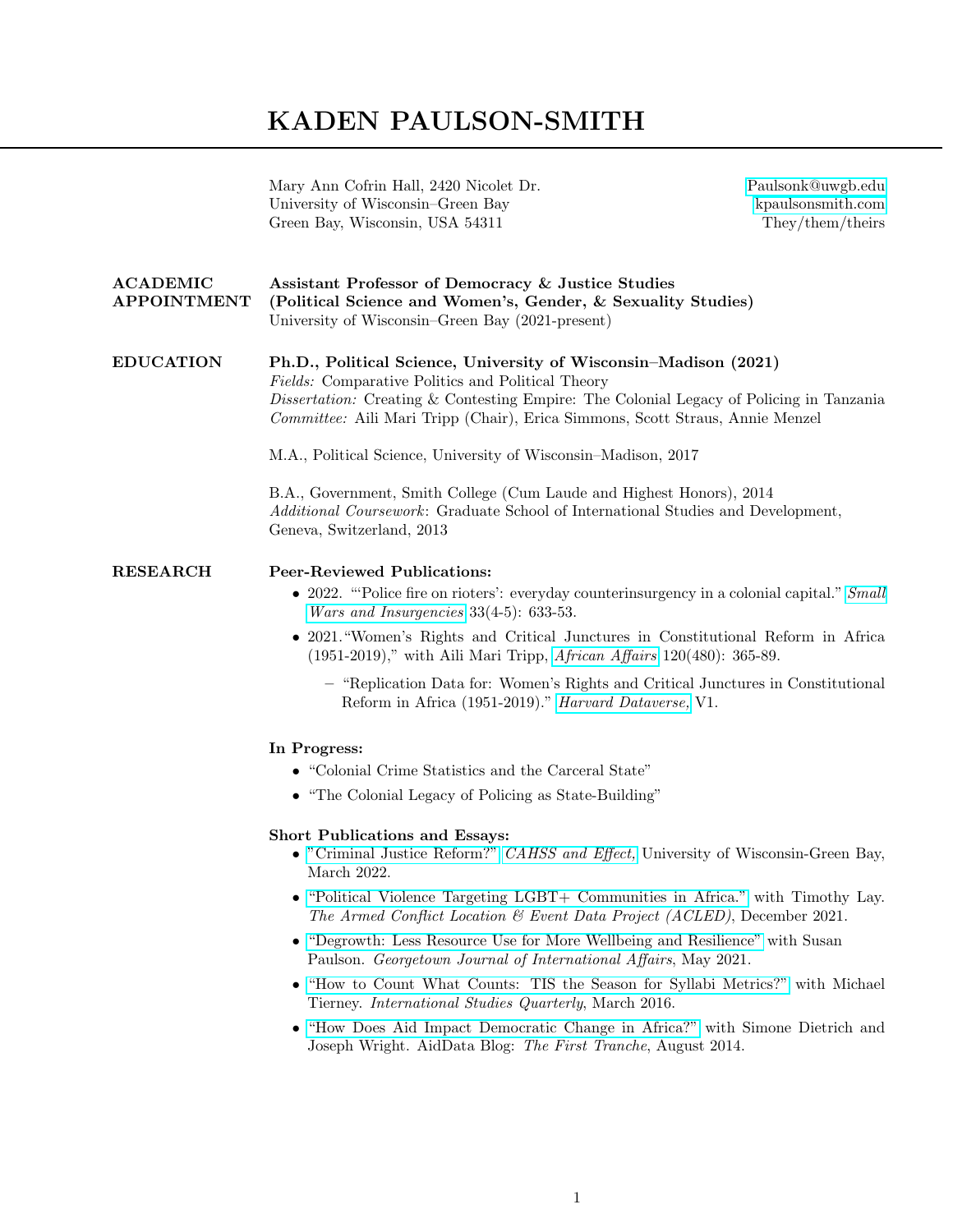## FELLOWSHIPS AND AWARDS

- Research Booster Award, Creating and Contesting Empire: The Colonial Legacy of Policing in Tanzania, University of Wisconsin–Green Bay, 2021-2023
- Mellon Wisconsin Fellowship, Andrew W. Mellon Foundation, Summer 2021
- Institute for Legal Studies Law and Society Graduate Fellowship, Law School University of Wisconsin–Madison, 2020-2022
- Continuity of Instruction Teaching Assistant Award, College of Letters and Sciences, University of Wisconsin–Madison, 2020
- Summer Initiative Funding Award, Political Science Department University of Wisconsin–Madison, Summer 2018, 2019, 2020, 2021
- Dana-Allen Dissertation Fellowship in the Humanities (Department Nominee), Institute for Research in the Humanities University of Wisconsin–Madison, 2020-2021
- Student Research Conference Travel Grant, Office of Diversity, Inclusion, and Funding in the Graduate School
- University of Wisconsin–Madison, April 2019 and August 2019
- Scott Kloeck-Jenson International Internship Fellowship, Institute for Regional and International Studies
	- University of Wisconsin–Madison, Summer 2019
- Hyde Dissertation Research Award, Center for Research on Gender and Women University of Wisconsin–Madison, Summer 2019
- African Studies Program Scholarship for Northwestern University's AfriSem Graduate Conference
	- University of Wisconsin–Madison, April 2019
- Royal Air Maroc Student Travel Award African Studies Association, November 2018
- Foreign Language and Area Studies Fellowship (FLAS) 2016-2017, 2017-2018, Summer 2018
- Jordan Prize for year's best graduate paper on Africa, African Studies Program University of Wisconsin–Madison, 2017-2018
- African Studies Summer Fieldwork Award University of Wisconsin–Madison, Summer 2017
- Elections Research Center Fellowship
- University of Wisconsin–Madison, 2016-2017

## **CONFERENCES** AND TALKS

- April 2022: "Colonial Crime Statistics and the Carceral State." Politics of Identity Across the Subfields Conference-within-a-Conference, Midwest Political Science Association, virtual.
- April 2022: "The Colonial Legacy of Policing as State-Building." Symposium on the Intellectual Legacies of Crawford Young, University of Wisconsin–Madison.
- March 2022: "The Colonial Legacy of Policing in Tanzania." PLATO (Participatory Learning and Teaching Organization) course, Global Affairs and the Media, Division of Continuing Studies, University of Wisconsin–Madison, virtual.
- October 2021: "'Police Fire on Rioters, Africans Attack Patrol.'" American Political Science Association, Seattle, WA and virtual.
- November 2020: "How 'Post' was Post-Colonial Policing?" African Studies Association, Virtual.
- November 2020: "Sexuality Studies and Imprisonment: Queering African Prison Studies." Roundtable with Brenna Munro, Ashley Currier, and Z'étoile Imma, African Studies Association, Virtual.
- October 2020: " 'A Challenge to Law and Order': Contesting Police, Empire, and State in Tanganyika." The Sociology of Gender Brownbag (FemSem), University of Wisconsin–Madison.
- September 2020: "Contesting Police, Empire, and State in Tanganyika." Law and Society Graduate Fellows, Institute for Legal Studies, Law School University of Wisconsin–Madison.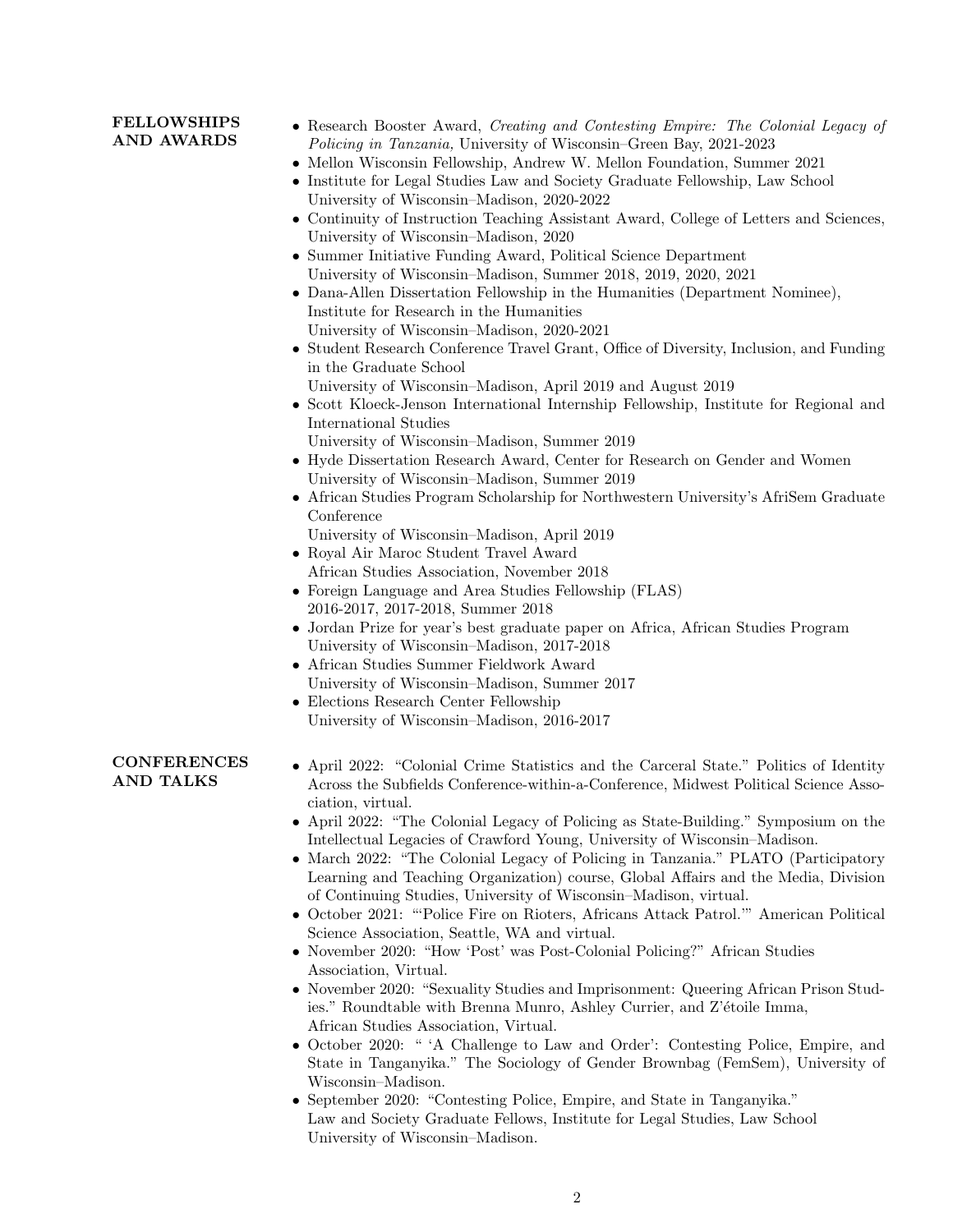- September 2020: "How 'Post' was Post-Colonial Policing in Independent Tanzania?" American Political Science Association, Virtual.
- (Cancelled) April 2020: "Exposing the Colonial Roots of Policing Gender and Sexuality in Tanzania." Gender and Women's Studies Conference, Madison, WI.
- February 2020: "The Colonial Roots of Policing Gender and Sexuality in Tanzania." The Sociology of Gender Brownbag (FemSem), University of Wisconsin–
- Madison.
- November 2019: "Colonization through Policing Gender and Sexuality in Tanganyika." African Studies Association, Boston, MA.
- October 2019: "International LGBTQ+ Refugee Casework and Colonial Archival Research of Summer 2019." Scott Kloeck-Jenson Fellowship Presentation, Institute for Regional and International Studies, University of Wisconsin–Madison.
- August 2019: "How Nonnormative Gender and Sexuality Became a Target of Violent Repression." Co-organized panel on State Power and Political Identities with Maayan Mor. American Political Science Association, Washington, D.C.
- June 2019: "The Policing of Gender and Sexuality in Tanzania." Tanzania Watchers presentation, series organized by Freedom House, Washington, D.C.
- April 2019: "Policing Gender and Sexuality: The Persistence and Contestation of Colonizing Institutions in Tanzania." Africa at Noon public lecture, African Studies Program, University of Wisconsin–Madison.
- April 2019: "How Nonnormative Gender and Sexuality Became a Threat to the State: Institutionalized Violence in Post-Colonial Africa." Midwest Political Science Association, Chicago, IL.
- April 2018: "What Drives Political Actors to Restrict the Rights of Marginalized Groups? Contemporary Evidence from Tanzania." Midwest Political Science Association, Chicago, IL.
- November 2017: "New Trends in Constitutional Reform and Women's Rights in Africa," with Aili Mari Tripp. African Studies Association, Chicago, IL.
- November 2017: "Why Do Political Actors Pull Back Rights? Historical and Contemporary Evidence from Tanzania." Comparative Politics Colloquium, Department of Political Science, University of Wisconsin–Madison.
- February 2017: "Gender and the Expression of International Relations Knowledge and Attitudes," with Rachel Merriman-Goldring and Susan Peterson. International Studies Association, Baltimore, MD.
- October 2016: "Why Has the International Community So Significantly Impacted Public Opinion and Discourse on LGBTQ Rights and Politics in Certain African States Over the Past Decade?" Comparative Politics Colloquium, Department of Political Science, University of Wisconsin–Madison.
- April 2016: "How Maps Shape Perceptions of International Security Issues," with Daniel Maliniak, Elizabeth Martin, and Ashley Nicole Napier. Midwest Political Science Association, Chicago, IL.

## TEACHING Assistant Professor, University of Wisconsin–Green Bay:

- Democracy and Justice Studies 101: Introduction to Democracy and Justice Studies Fall 2021, Spring 2022, Fall 2022
- Democracy and Justice Studies 198: First Year Seminar: Birth of the Police Fall 2021, Spring 2022, Fall 2022
- Democracy and Justice Studies 363: Topics: Global Politics of Policing Spring 2022
- Political Science 100: Global Politics and Society Fall 2021, Spring 2022, Summer 2022, Fall 2022
- Women's, Gender, and Sexuality Studies 201: Introduction to LGBTQ Studies Fall 2022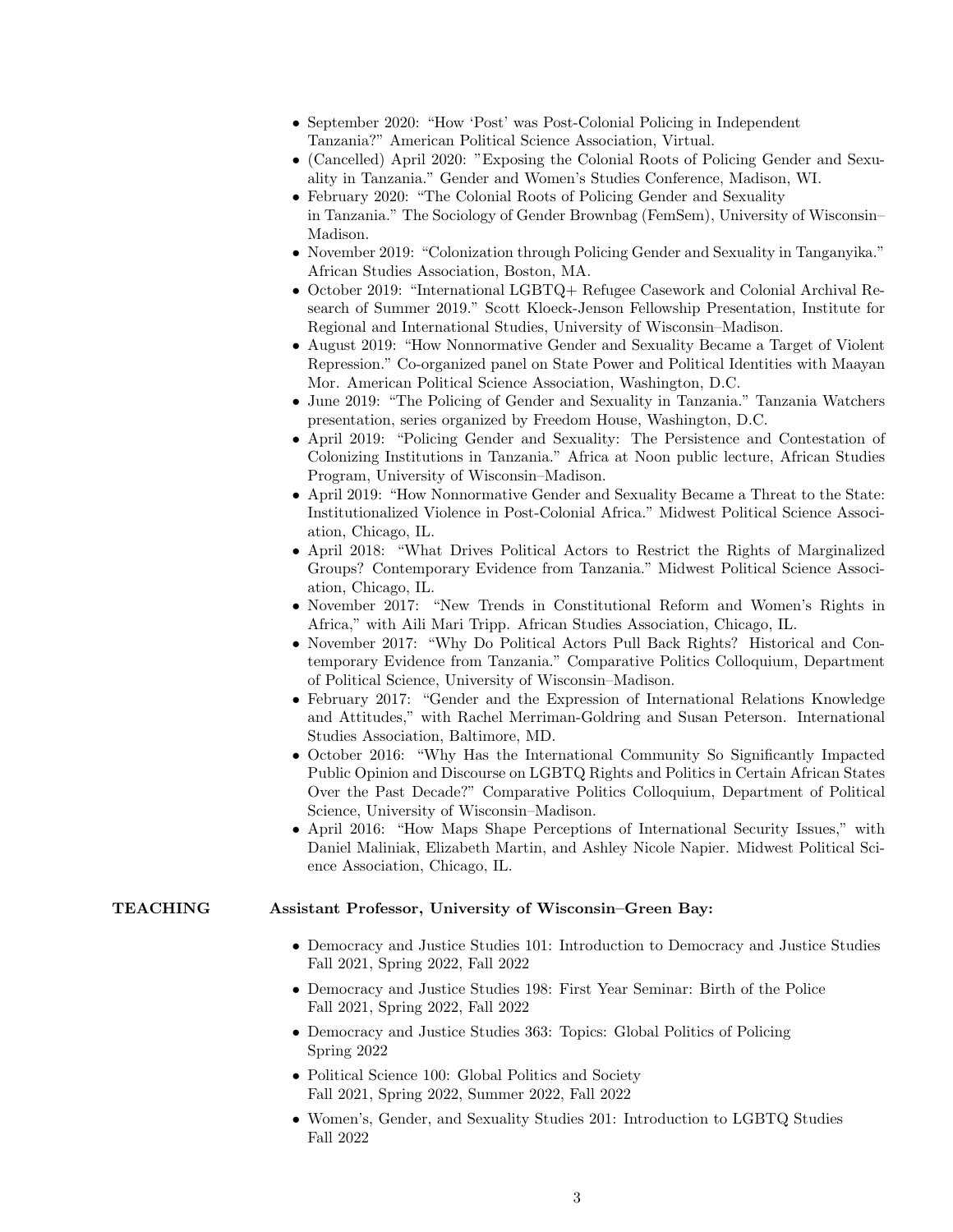|                                          | Tutor, Odyssey Beyond Bars:                                                                                                                                                                                                                                                                                                                                                                                                                                                                                                                                                                                                                       |                       |
|------------------------------------------|---------------------------------------------------------------------------------------------------------------------------------------------------------------------------------------------------------------------------------------------------------------------------------------------------------------------------------------------------------------------------------------------------------------------------------------------------------------------------------------------------------------------------------------------------------------------------------------------------------------------------------------------------|-----------------------|
|                                          | • English 100, Columbia Correctional Institution, Spring 2022                                                                                                                                                                                                                                                                                                                                                                                                                                                                                                                                                                                     |                       |
|                                          | Teaching Assistant, University of Wisconsin-Madison:                                                                                                                                                                                                                                                                                                                                                                                                                                                                                                                                                                                              |                       |
|                                          | • Political Science 439: The Comparative Study Of Genocide<br>(Teaching Assistant for Scott Straus)<br>Spring 2020                                                                                                                                                                                                                                                                                                                                                                                                                                                                                                                                |                       |
|                                          | • History 277: Africa: An Introductory Survey<br>(Teaching Assistant for Neil Kodesh)<br>Fall 2019                                                                                                                                                                                                                                                                                                                                                                                                                                                                                                                                                |                       |
|                                          | • International Studies 523: Culture and the Global Workplace<br>(Teaching Assistant for Online Course of International Internships Program)<br>Summer 2019                                                                                                                                                                                                                                                                                                                                                                                                                                                                                       |                       |
|                                          | • African Cultural Studies 277: Africa: An Introductory Survey<br>(Teaching Assistant for Matthew Brown)<br>Spring 2019                                                                                                                                                                                                                                                                                                                                                                                                                                                                                                                           |                       |
|                                          | • Political Science 160: Introduction to Political Theory<br>(Head Teaching Assistant for Daniel Kapust)<br>Fall 2018                                                                                                                                                                                                                                                                                                                                                                                                                                                                                                                             |                       |
| <b>RESEARCH</b><br><b>EXPERIENCE</b>     | • Aili Mari Tripp, Research Assistant, July 2020 - June 2021<br>• Aili Mari Tripp, creation and analysis of constitutional database of women's rights<br>reforms in all African countries, April 2017 - May 2020<br>• Aili Mari Tripp, creation of constitutional and legal database of women's rights reforms<br>in MENA region for <i>Seeking Legitimacy</i> $(2019)$ , 2018-2019<br>• Emily Callaci, archival research on local and international reproductive issues and<br>policies in African newspapers, 2017-2018<br>$\bullet$ Helen Kinsella, bibliographic research and editorial assistance, 2017                                      |                       |
| <b>PROFESSIONAL</b><br><b>EXPERIENCE</b> | Consultant<br>Armed Conflict Location and Events Data Project (ACLED)                                                                                                                                                                                                                                                                                                                                                                                                                                                                                                                                                                             | March - December 2020 |
|                                          | Program Manager<br>Teaching, Research, and International Policy (TRIP) at the Global Research Institute<br>College of William and Mary, Williamsburg, VA                                                                                                                                                                                                                                                                                                                                                                                                                                                                                          | July 2015 - May 2016  |
|                                          | Special Assistant to Co-Executive Director<br>AidData, Williamsburg, VA                                                                                                                                                                                                                                                                                                                                                                                                                                                                                                                                                                           | June 2014 - July 2015 |
| <b>SERVICE</b>                           | • Instructional Development Council, University of Wisconsin–Green Bay, 2022-2025<br>• Reviewer for the African Studies Review<br>• Guest Subject Editor (Political Science) for the American Journal of Undergraduate<br>Research<br>• Department of Political Science Graduate Program Committee,<br>Graduate Student Representative<br>University of Wisconsin-Madison, 2017-18, 2018-19, 2019-20<br>• Gender and Sexuality Campus Center, Volunteer and Peer Mentor<br>University of Wisconsin-Madison, 2017-Present<br>• African Cultural Studies Students Association, Public Outreach Coordinator<br>University of Wisconsin-Madison, 2019 |                       |